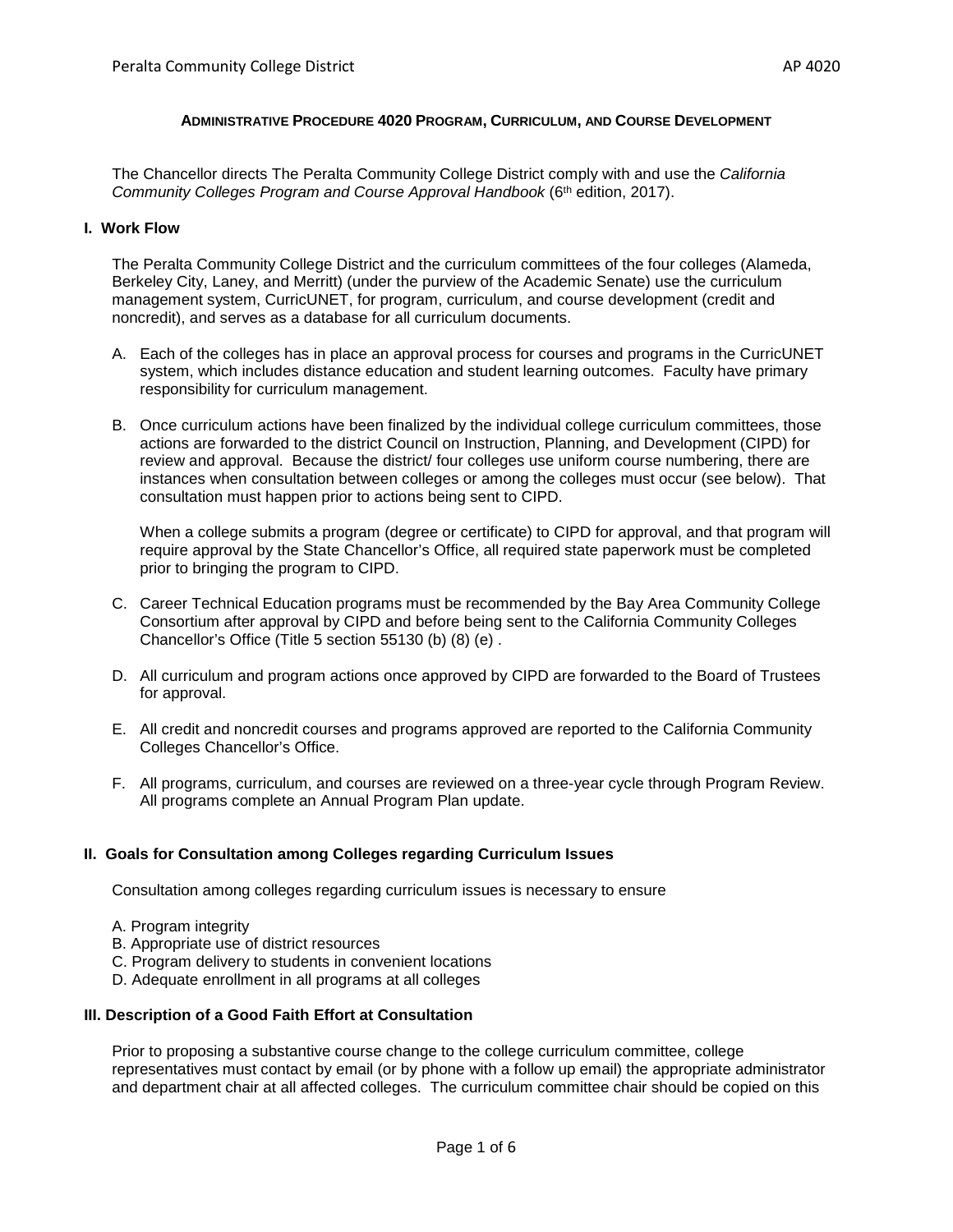email as well. If a regular district wide discipline meeting is part of the ongoing curriculum process in this discipline, the membership of that group will also be consulted.

All consultations should be completed within 4-6 weeks of the initial email.

If there are unresolved disputes related to the valid curricular reasons outlined in the introductory paragraph to these procedures, the issues will be discussed and resolved at CIPD.

## **IV. Consultation is Required among Colleges regarding the following Curriculum Issues:**

- A. Offering a new course, making a substantive change to an existing course, or course reinstatement when it is similar to any course offered at another college.
- B. Substantive change to existing UCN course
- C. New single course which overlaps courses offered as part of an approved program at another college
- D. New programs (certificates or degrees) or substantive changes to programs which are similar to any other program or contains similar courses offered at other colleges (whether or not these programs are in the same discipline)
- E. Borrowing a course

## **V. For purposes of federal financial eligibility, a "credit hour" shall be as follows:**

- A. One credit hour of community college work (one unit of credit) shall require a minimum of 48 semester hours of total student work which may include inside and/or outside –of-class hours.
- B. A course requiring 96 hours or more total student work shall provide at least 2 units of credit.
- C. Cooperative Work Experience (COPED) courses shall adhere to the formula for credit hour calculations identified in Title 5 Section 55256.5.
- D. Credit for clock hour designated programs shall be awarded consistent with 34 Code of Federal **Regulations**

*See the attached "Appendix: Hours and Units" for further detail*

#### **VI. Annual Report to the State Chancellor's Office**

The District/Colleges shall provide annual certification to the California Community Colleges Chancellor's Office pertaining to the approval of credit courses and credit programs as required under Title 5 Sections 55100 and 55130

References:

Title 5 sections 51021, 55000 et seq., 55100, 55130 and 55256.5 et seq; 34 Code of Federal Regulations Part 600.2 Education Code Sections 70901(b), 70902(b), and 78016; California Code of Administrative Regulations Sections 51000, 51022, 55100, 55130 and 55150 ACCJC Accreditation Standard II.A U.S. Department of Education regulations on the Integrity of Federal Student Financial Aid Programs under Title IV of the Higher Education Act of 1965, as amended Board Policy 4020 Program, Curriculum, and Course Development CCCO Hours and Units Calculations [HoursandUnitsCalculationsforCreditCoursesInstructions.docx](http://extranet.cccco.edu/Portals/1/AA/Credit/2015/HoursandUnitsCalculationsforCreditCoursesInstructions.docx)

Approved by the Chancellor: February 22, 2012 Revised and approved by the Chancellor: June 15, 2015 Revised and approved by the Chancellor: September 29, 2017 Revised and approved by the Chancellor: March 28, 2018 Revised and approved by the Chancellor: September 14, 2018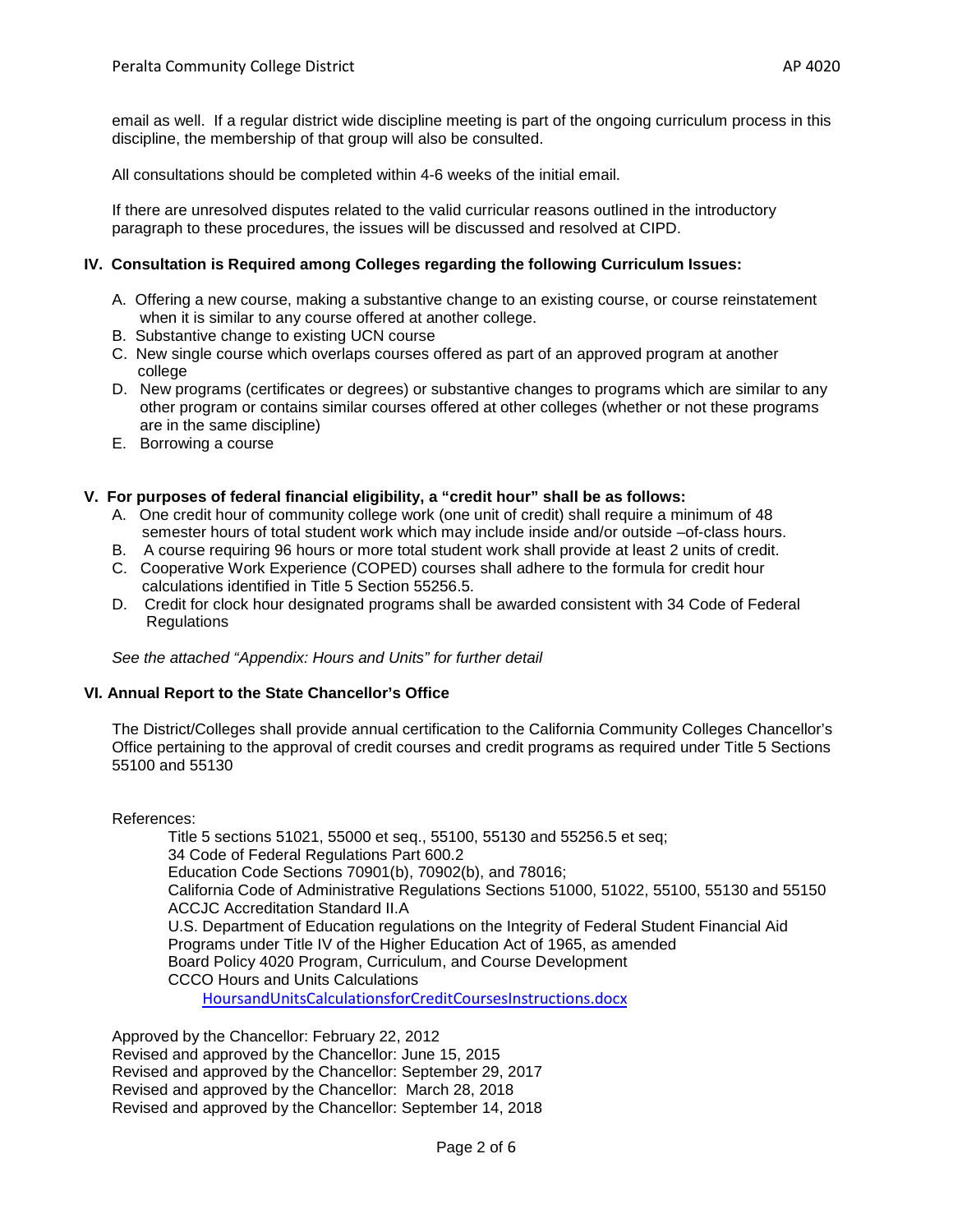# **Appendix: Hours and Units**

References:

**T**itle 5: 55002, 55002.5, 55256.5 Code of Federal Regulations: 34 CFR 668

This document will define the specific relationship between hours and units at Peralta Community Colleges.

#### **I. Hour Requirements for One and Two Units of Credit**

At Peralta Community Colleges the primary terms are 17.5 weeks in length. This makes the hours-perunit divisor 52.5

One unit of credit is 52.5 hours of total student learning hours (lecture, activity, laboratory, and/or outside of class work).

Two units of credit is 105 hours of total student learning hours (lecture, activity, laboratory, and/or outside of class work).

Calculations for short term and extended term courses will follow the same total hour calculation above

#### **II. Minimum Unit Increment and Thresholds**

The minimum unit increment is 0.5 units. As a result, the minimum number of units for a course is a multiple of 0.5 units.

The total student learning hours required to reach a unit value are treated as a threshold. Examples of common thresholds are:

| <b>Units</b> | <b>Hour Threshold</b> |  |
|--------------|-----------------------|--|
| 0.5          | 26.25                 |  |
| 1            | 52.5                  |  |
| 1.5          | 78.75                 |  |
| 2            | 105                   |  |
| 2.5          | 131.25                |  |
| 3            | 157.5                 |  |

If the number of total student learning hours is between thresholds, then the unit value for the course will be the unit value for the maximum crossed hour threshold. For example, if a course has 120 total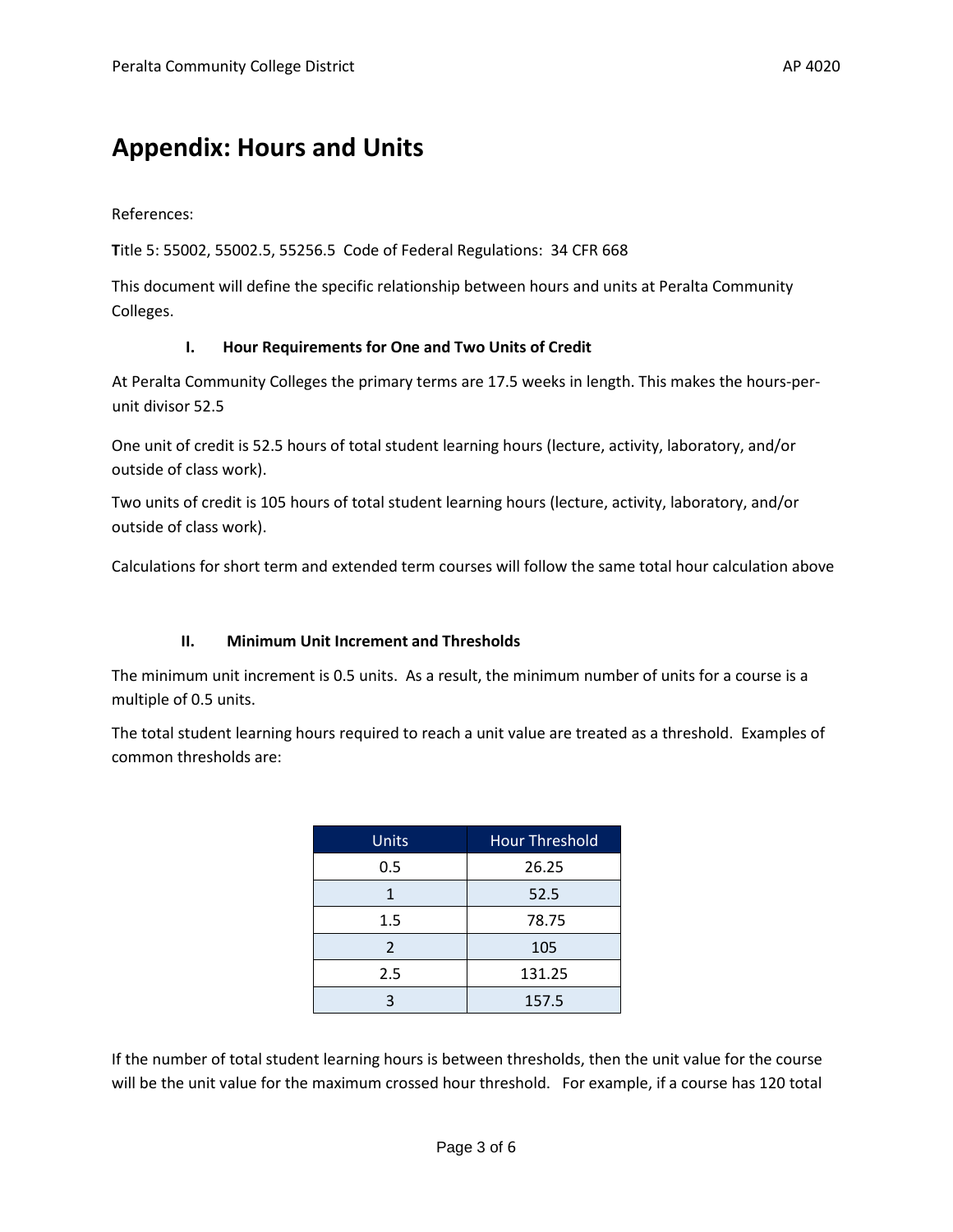student learning hours, then the maximum crossed hour threshold is 108 hours and the unit value would be 2.

## **III. Standard Formula (Relationship) for Hours and Units of Credit**

Courses not classified as cooperative work experience use the following formula for calculating units of credit:

> Divide the total of all student learning hours (Lecture, laboratory, activity, and/or outside-of-class hours) by 52.5 then round down to the nearest .5 units.

Expressed as an equation:

## [Total Contact Hours + Outside –of-class Hours] = Units of Credit 52.5

The result of this calculation is then rounded down to the nearest .5 increment. For example, if a course contains 180 total student learning hours (36 lecture, 72 lab, and 72 outside-of-class hours), then the unit calculation is as follows:

> $36 + 72 + 72 = 180 = 3.42$ , which is rounded down to 3 units of credit 52.5 52.5

Definitions for terms used above:

- Total Contact Hours: The total time per term that a student is under the direct supervision of an instructor or other qualified employee as defined in §§58050 - 58051. This number is the sum of all contact hours for the course in all calculations categories, including lecture, recitation, discussion, seminar, laboratory, activity, clinical, studio, practica, to-be-arranged, etc. Contact hours for courses may include hours assigned to more than one instructional category, e.g. lecture and laboratory, lecture and activity, lecture and clinical.
- Outside-of-class Hours: Hours students are expected to engage in course work outside of the classroom. Federal and state regulations for credit hour calculations are based on the total time a student spends on learning, including outside-of-class hours. As a matter of standard practice in higher education, lecture and related course formats require two hours of student work outside of class for every hour in-class. All other academic work, including laboratory, activity, clinical, studio, practica, to-be-arranged, etc. must provide an equivalent total number of student learning hours as typically required for lecture, with the ratio of in-class to outside-of class work prorated appropriately for the instructional category.

Total student learning hours are provided using common ratios of Total Contact Hours to outside-of class hours. The terms that correspond to these ratios are below: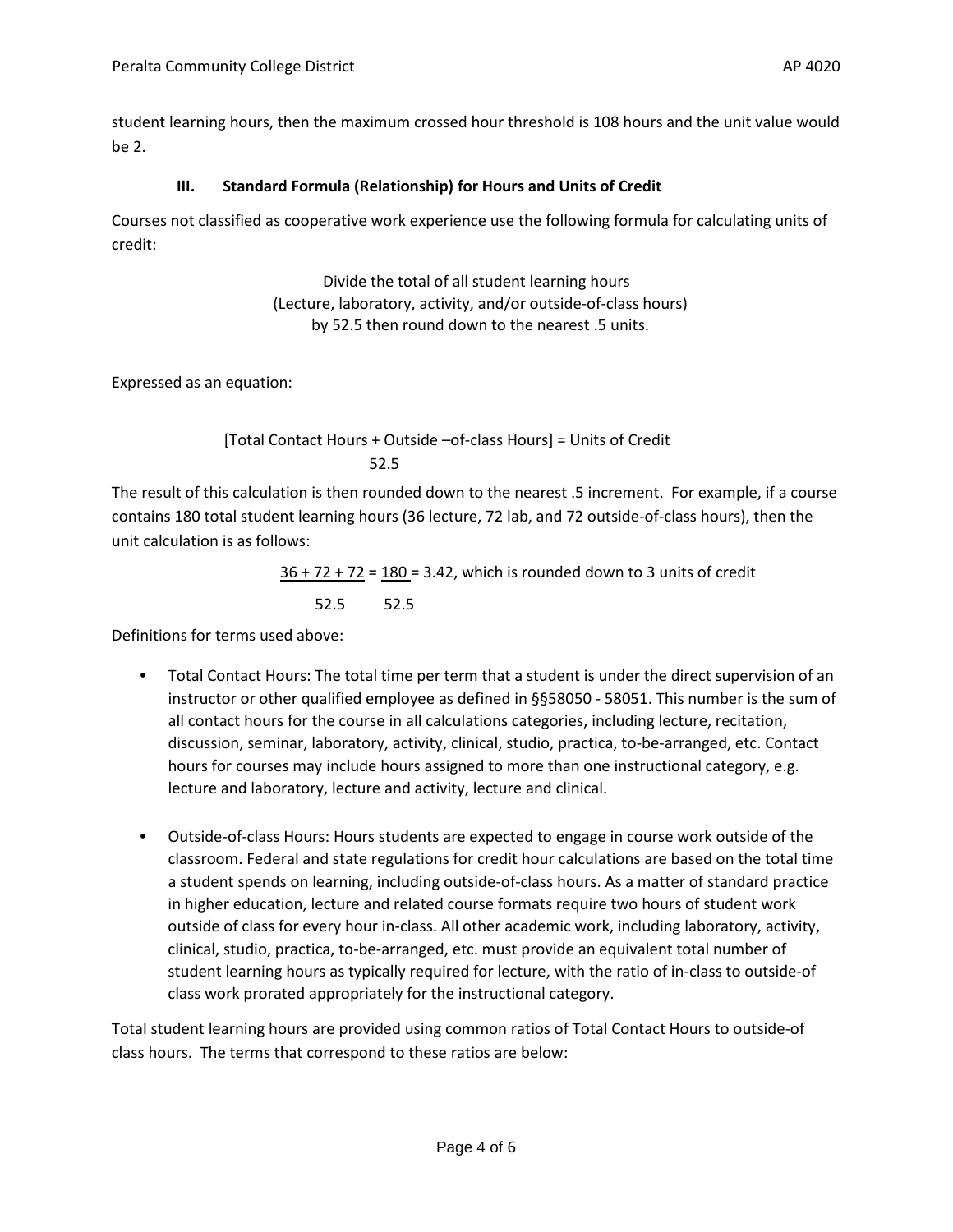| <b>Instructional Category</b>                                 | In-class Hours | Outside-of-class<br><b>Hours</b> |
|---------------------------------------------------------------|----------------|----------------------------------|
| Lecture                                                       |                |                                  |
| (Lecture, Discussion, Seminar, and Similar)                   |                |                                  |
| Laboratory                                                    |                |                                  |
| (Traditional Lab, Natural Science Lab, Clinical, and Similar) |                |                                  |

**See** *Peralta Program and Course Approval Handbook, page # 124* **for PCCD Units/ hours table posted in Academic Affairs/Curriculum/Curriculum Resources website: http://web.peralta.edu/curriculum/curriculum-documents/**

## **IV. Cooperative Work Experience**

Title 5 (§55256.5c) specifies the following relationship between hours of work experience and units of credit:

One unit of credit is 75 hours of paid work experience.

One unit of credit is 60 hours of non-paid work experience.

COPED 450:

60 hours minimum for semester for one unit/17.5 (weeks in semester = (3.43 hours) as minimum per week

299 hours maximum for semester for 3 units/17.5 (weeks in semester) = (17.09 hours) as maximum per week

Can't earn more than 3 units, so top hours is 299

#### COPED 451 and all occupational COPEDs:

60 hours minimum for semester for one unit/17.5 (weeks in semester = (3.43 hours) as minimum per week

300 hours minimum for semester for 4 units/17.5 (weeks in semester) = (17.15 hours) as maximum per week

Can earn 4 units.

The difference is minimal because it is based on the fact that to bump up one unit in COPED 451, you only need one more hour.

Note: It is based on the hours students work on their paid or unpaid position but not on classroom hours